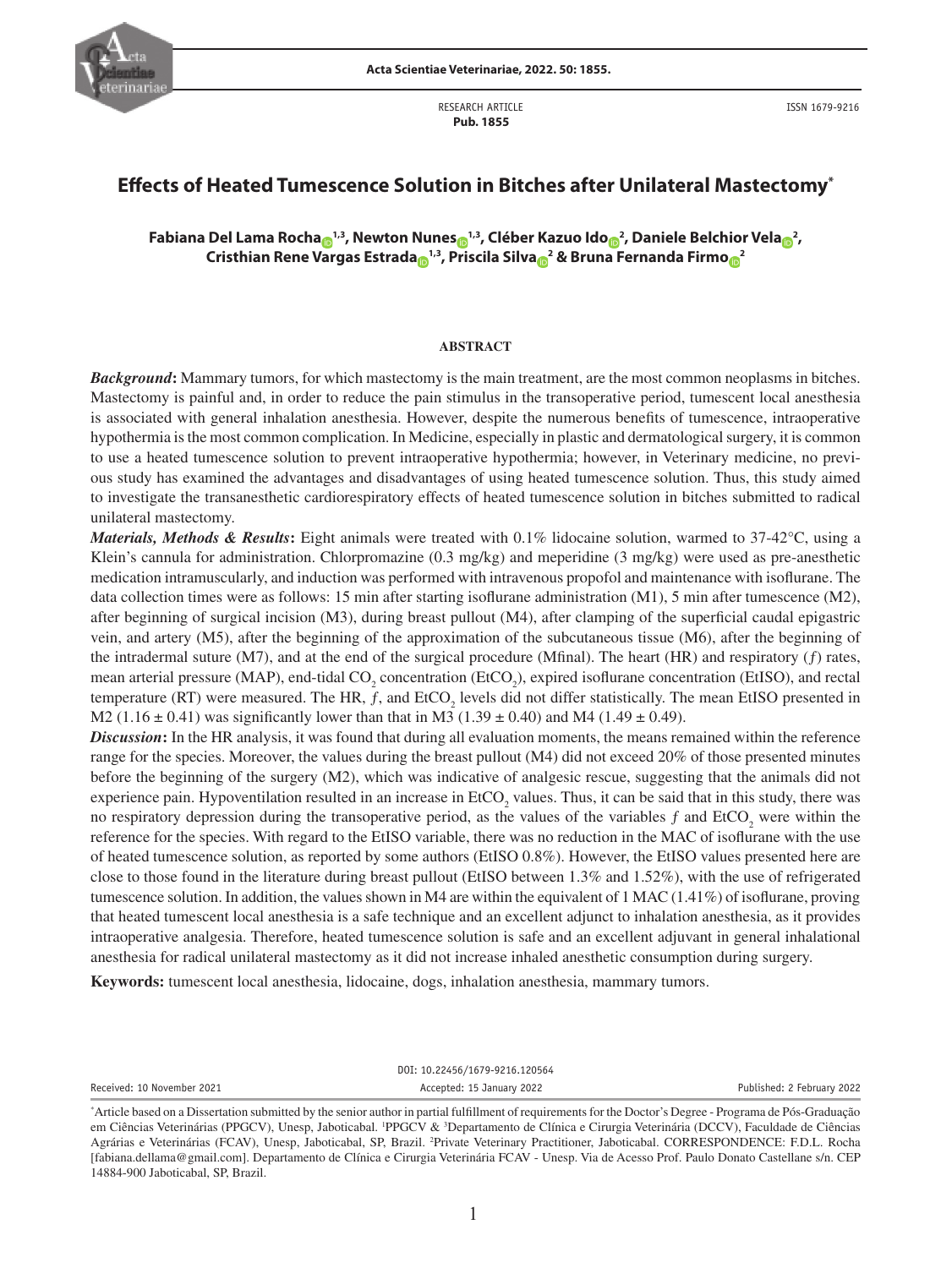### **INTRODUCTION**

Mammary tumors, for which mastectomy is the main treatment, are the most common neoplasms in bitches, affecting approximately 52% of the population over 6 years old [9]. Mastectomy is invasive, bloody, and painful, and to reduce the pain stimulus in the transoperative period, provide postoperative analgesia and rapid recovery of patients, a locoregional anesthesia technique known as tumescence is associated with general inhalation anesthesia [11].

Despite the numerous benefits of tumescent local anesthesia, the most common complication is intraoperative hypothermia, a frequent disorder during the surgical-anesthetic procedure [4]. Intraoperative hypothermia can be even worse in mastectomy surgeries which is associated with tumescent local anesthesia technique since the use of a tumescent solution at 22°C reduces the body temperature by between 0.5°C and 1.0°C compared to the use of a solution heated to 37°C [29].

In Medicine, especially in plastic and dermatological surgery, it is common to use a heated tumescent solution to prevent intraoperative hypothermia [29]. In Veterinary medicine, refrigerated tumescence solution is used between 8 and 12°C [8], but no previous studies have examined the advantages, disadvantages, and possible adverse effects of the use of heated tumescence solution.

Therefore, this study aimed to assess whether a tumescent solution heated to between 37°C and 42°C promotes changes in cardiorespiratory parameters, whether it reduces intraoperative hypothermia, and whether it changes the requirement of inhaled anesthetic in the period of greatest pain.

### **MATERIALS AND METHODS**

### *Animals*

Eight female dogs (*Canis familiaris*) with breast cancer were included, without racial standardization, aged over seven years, weighing between 4 and 20 kg, and classified as ASA I or II according to the criteria established by the American Society of Anesthesiologists.

The patients underwent a basic physical examination, which involved measuring their heart rate (HR) in beats per minute (bpm), their respiratory rate (*ƒ*) in movements per minute (mpm), and their rectal temperature (RT) in degrees Celsius (°C), as well as a qualitative evaluation of the color of the oral mucosa. Laboratory tests of blood count, alanine aminotransferase, serum creatinine, electrocardiogram evaluation, and metastasis research by means of chest radiography in three projections (lateral right, lateral left, and ventro-dorsal) and abdominal ultrasonography were also performed. Only animals without comorbidities, such as lung metastasis or abdominal cavity, advanced cardiomyopathy, and nephropathy, were included in the study.

### *Preparation of solution*

Before infiltration of the tumescence solution, a 250 mL lactated ringer bottle was heated in a microwave for 40 s to reach a temperature between 37 and 42°C. Immediately after that, 12.5 mL of lactated ringer was removed and then added 12.5 mL of 2% lidocaine without vasoconstrictor  $(Xy$ lestesin<sup>®</sup>)<sup>1</sup> plus 0.5 mL of adrenaline  $(Adren^{\circledast})^2$ . At this dilution, the concentration of lidocaine in the tumescent solution was 0.1%.

### *Experimental design*

Before the surgical procedure, patients were subjected to an 8 h fasting without water deprivation [3].

Baseline measurements of HR, *ƒ*, RT and systolic blood pressure (SBP) were recorded before the animals were sedated. Pre-anesthetic medication with meperidine<sup>3</sup> [Pethidine Hydrochloride® - 3 mg/kg, i.m] in association with chlorpromazine<sup>4</sup> [Chlorpromazine Hydrochloride® - 0.3 mg/kg, i.m] was administered intramuscularly.

After 20 min, sedation was established, and a wide trichotomy of the right thoracic limb was performed for venoclysis of the right cephalic vein, of the metatarsal region for catheterization of the dorsal metatarsal artery, as well as of the surgical area.

After cannulating the cephalic vein, anesthesia was induced with propofol (Propovan®)<sup>1</sup> using a sufficient amount to allow orotracheal intubation, which was performed with a Murphy orotracheal tube with a diameter suitable for the size of each patient. The orotracheal tube was connected to an inhalation anesthesia machine  $(SAT 500)^5$ , with a valve circuit of adequate volume for the patient's size, for anesthetic maintenance with isoflurane (Isoforine®)<sup>1</sup>, using a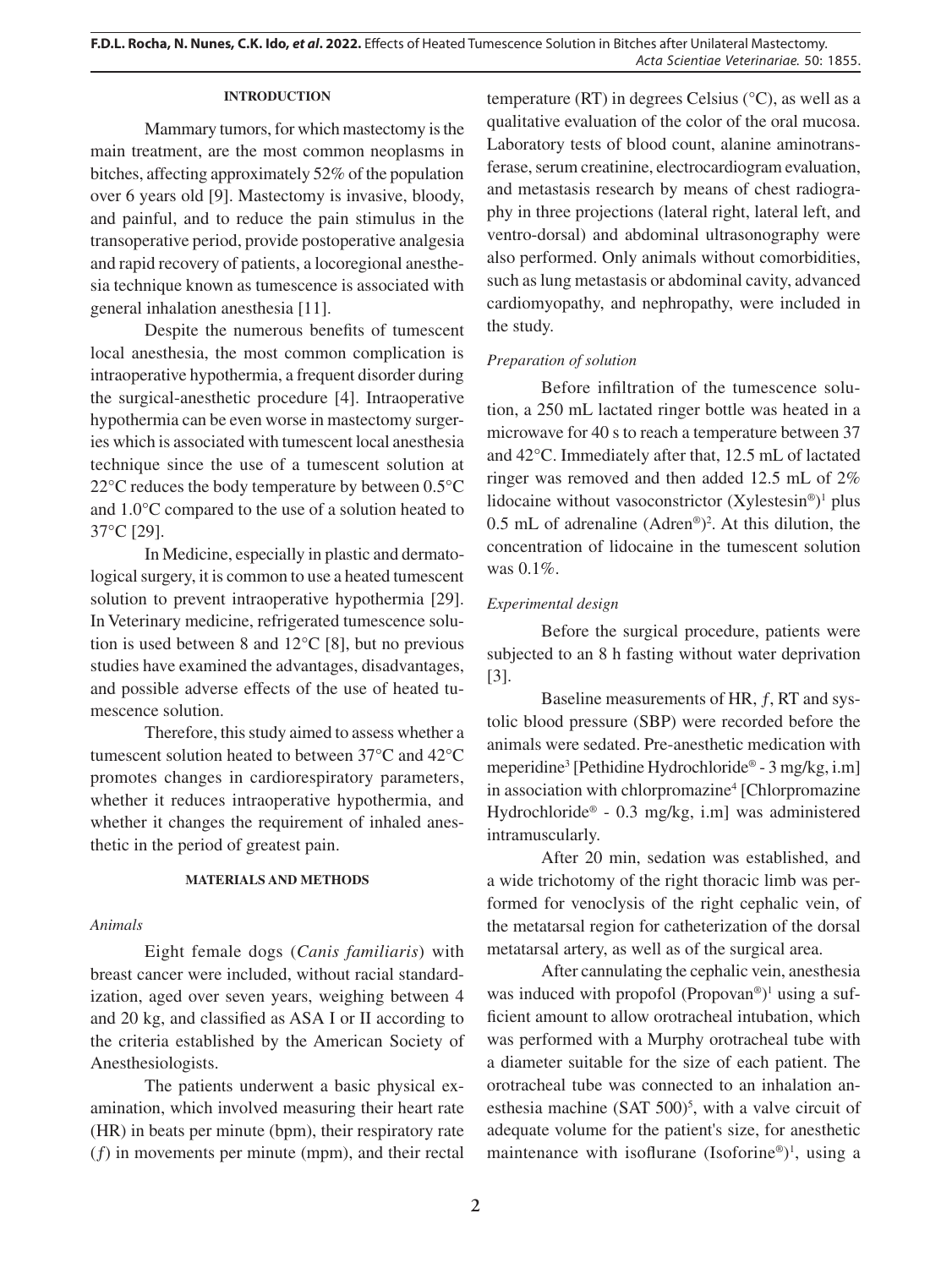calibrated vaporizer (Penlon Pfill - Selectatec Model), under spontaneous ventilation.

To monitor the *ƒ*, end-tidal carbon dioxide tension ( $EtCO<sub>2</sub>$ ), and expired fraction of isoflurane (EtISO), the capnograph and gas analyzer sensors were attached to the distal end of the orotracheal tube connected to the anesthetic circuit, and continuous isoflurane administration was started at a concentration sufficient to keep the animal in Plan 2 of the third stage, respecting the concepts described by Massone [18]. A mixture of oxygen and compressed air was used as the diluent to provide the animals with an inspired oxygen fraction (FiO<sub>2</sub>) of 0.6.

The bitches were placed in the supine position on an active thermal mattress, where they remained throughout the experimental period. Then, the electrodes of the electrocardiograph and oximeter were placed on the limbs and tongue, and the metatarsal artery was catheterized to measure the mean blood pressure (MBP) with the aid of an aneroid manometer [21].

To infiltrate the solution into the subcutaneous tissue, a small incision was made with a  $40 \times 12$  mm hypodermic needle below the third breast to allow the introduction of the Klein cannula (Klein needle for 20 mL/20 cm syringe)<sup>6</sup>, which had a blunt tip. Then, half of the solution was infused toward the cranial breasts through this opening, while the other half was infused toward the caudal breasts.

To avoid contamination, the anesthetic solution intended for tumescence was administered according to the guidelines determined by Lapid [15]. Mastectomy was started 30 min after the administration of the tumescent solution. Before starting the surgical procedure, an antibiotic of the cephalosporin class<sup>7</sup> [Fazolon® - 30 mg/kg, i.v] was administered.

The moments of measurement of parameters were standardized according to the surgicalanesthetic act: 15 min after starting isoflurane administration (M1), 5 min after tumescence (M2), after beginning the surgical incision (M3), during breast pullout (M4), after clamping of the superficial caudal epigastric artery and vein (M5), after the beginning of the subcutaneous tissue approximation (M6), after the start of the intradermal suture (M7), and at the end of the surgical procedure (Mfinal). In these moments, if there was a need for analgesic rescue, it was performed with fentanyl (Fentan-

 $est^{\circledast})^1$  in bolus, intravenously, at a dose of 2 µg/kg supplemented with lactated ringer to a volume of 5 mL. Analgesic rescue was considered necessary when one or more cardiorespiratory parameters had a minimum increase of 20% in relation to the values presented in M2.

At the end of the surgery, the administration of inhaled anesthetics was interrupted, and the patients were allowed to be extubated before being sent to the recovery room.

## *Statistical analysis*

Statistical analysis were performed by considering the mean and standard deviation values. Quantitative variables were analyzed using mixed linear models (parametric analysis), and the residuals of the models met the normality assumptions, according to the Cramer-von Mises test at a significance level of 5%  $(P \le 0.05)$ . All analysis were performed in Software R through the "lme4" package.

### **RESULTS**

The mean age of the subjects was  $9.1 \pm 1.9$ years. The dose of propofol required to allow orotracheal intubation was  $3.94 \pm 0.63$  mg/kg, and the extubation time was  $8.12 \pm 3.18$  min.

The variables HR,  $f$ , and EtCO<sub>2</sub> (Table 1) did not show any statistical differences across moments. The mean of the MBP variable (Table 1) at moment M1 was lower than that at M5, M6, M7, and Mfinal (*P*  < 0.05), while those at M2 and M3 were smaller than those at M7 and Mfinal  $(P < 0.05)$ . The mean EtISO (Table 1) presented in M2 was significantly lower than that in M3 and M4 ( $P < 0.05$ ). Regarding the RT (Table 1), M1 had a higher mean than the other moments, and the same condition was observed in the comparison between M2 and the moments following it  $(P < 0.05)$ . Furthermore, in Mfinal RT mean was significantly lower than M3, M4, and M5 (*P* < 0.05).

## **DISCUSSION**

Regarding the methodology, the use of low doses of chlorpromazine and meperidine in preanesthetic medication (PAM) is justified by the age of the elderly animals. Geriatric animals have decreased drug clearance, which makes them more susceptible to sedation and analgesia conferred by medications used in the pre-anesthetic protocol [19].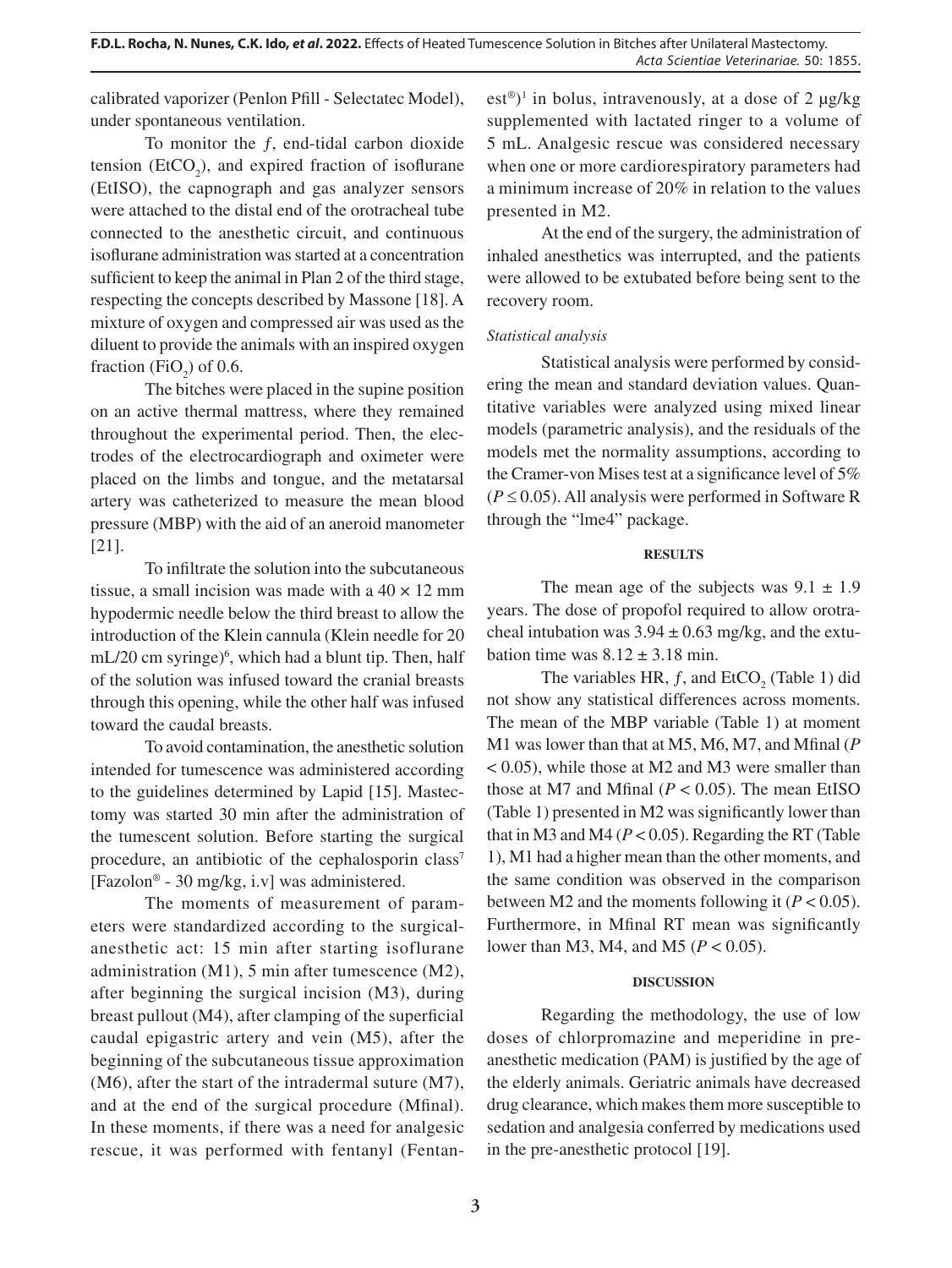#### **F.D.L. Rocha, N. Nunes, C.K. Ido,** *et al***. 2022.** Effects of Heated Tumescence Solution in Bitches after Unilateral Mastectomy. *Acta Scientiae Veterinariae*. 50: 1855.

**Table 1.** Mean values and standard deviation  $(x \pm sd)$  of the heart rate (HR), mean blood pressure (MBP), respiratory rate  $(f)$ , end-tidal carbon dioxide tension (EtCO<sub>2</sub>), expired concentration of isoflurane (EtISO), and rectal temperature (RT), in the transoperative period, in bitches under general inhalation anesthesia, in association with a heated tumescence solution of 0.1% lidocaine.

|                | Variables          |                          |             |                |                               |                              |
|----------------|--------------------|--------------------------|-------------|----------------|-------------------------------|------------------------------|
|                | <b>HR</b><br>(bpm) | <b>MBP</b><br>(mmHg)     | f<br>(mpm)  | EtCO<br>(mmHg) | EtISO<br>$(V\%)$              | <b>RT</b><br>$(^{\circ}C)$   |
| M1             | $106 \pm 18$       | $63 \pm 12^{\circ}$      | $18 \pm 13$ | $40 \pm 3$     | $1.32 \pm 0.40$ <sup>ab</sup> | $37.3 \pm 0.9^{\circ}$       |
| M <sub>2</sub> | $105 \pm 25$       | $69 \pm 9^{ab}$          | $19 \pm 13$ | $35 \pm 4$     | $1.16 \pm 0.41$ <sup>a</sup>  | $36.2 \pm 1.0^b$             |
| M <sub>3</sub> | $112 \pm 25$       | $65 \pm 5^{ab}$          | $25 \pm 19$ | $35 \pm 2$     | $1.39 \pm 0.40^b$             | $35.5 \pm 1.0^{\circ}$       |
| M4             | $104 \pm 9$        | $71 \pm 13^{ac}$         | $18 \pm 16$ | $37 \pm 4$     | $1.49 \pm 0.49$ <sup>b</sup>  | $35.4 \pm 1.2$ <sup>c</sup>  |
| M <sub>5</sub> | $97 \pm 13$        | $75 \pm 6^{\circ}$       | $15 \pm 10$ | $38 \pm 4$     | $1.35 \pm 0.39$ <sup>ab</sup> | $35.4 \pm 1.3^{\circ}$       |
| M6             | $103 \pm 9$        | $77 \pm 9$ <sup>bc</sup> | $15 \pm 11$ | $38 \pm 4$     | $1.24 \pm 0.21$ <sup>ab</sup> | $35.1 \pm 1.1$ <sup>cd</sup> |
| M <sub>7</sub> | $105 \pm 11$       | $77 \pm 7$ °             | $20 \pm 13$ | $36 \pm 4$     | $1.19 \pm 0.20$ <sup>ab</sup> | $34.8 \pm 1.0$ <sup>cd</sup> |
| Mfinal         | $105 \pm 12$       | $76 \pm 9$ <sup>c</sup>  | $16 \pm 5$  | $36 \pm 4$     | $1.25 \pm 0.24$ <sup>ab</sup> | $34.6 \pm 0.9$ <sup>d</sup>  |

M1: 15 min after starting isoflurane administration; M2: 5 min after tumescence; M3: after beginning of surgical incision; M4: during breast pullout; M5: after clamping of the superficial caudal epigastric artery and vein; M6: after the beginning of the subcutaneous tissue approximation; M7: after the start of the intradermal suture; Mfinal: at the end of the surgical procedure. Means followed by different lower-case letters indicate significant differences at *P* < 0.05.

As we sought to evaluate the effects of a heated tumescent solution on the consumption of isoflurane, if doses close to the maximum recommended in the PAM were used, it would not be possible to determine whether the change in the amounts consumed was due to tumescent local anesthesia. Indeed, depending on the PAM used, there may be a reduction of up to 30% in the MAC of halogenates [26].

However, despite the use of low doses in PAM, there was no harm to induction, as the mean dose of propofol was between 2 and 5 mg/kg, a value recommended in the literature for premedicated patients [30].

In the HR analysis (Table 1), it was found that during all evaluation moments, the means remained within the reference range for the species [13]. It was also noted that the values during the breast pullout (M4), considered the moment of greatest pain stimulus, did not exceed 20% of the values presented minutes before the beginning of the surgery (M2), which, according to the described methodology is indicative of analgesic rescue. Thus, it can be said that the patients did not experience pain.

Regarding the MBP variable (Table 1), it was observed that the mean values were within the normal range for anesthetized dogs [14].

However, it was observed that the means of M1 were lower, with values very close to 60 mmHg, an acceptable lower limit for MBP without being considered hypotension [12]. This condition may be a consequence of the use of propofol in anesthetic induction since its use is related to decreased peripheral vascular resistance and vasodilation [6,10]. Furthermore, in the consulting literature [6,14], there was a reduction in MBP in the first 20 min after anesthetic induction with propofol, which corroborates the data of the study under discussion in which the MBP values were close to the lower limit 15 min after the start of isoflurane, that is, after induction.

Although the MBP means in M2 were smaller than those in M7 and Mfinal, which was unrelated to the EtISO values (Table 1). It is believed that the means were smaller because of the idle time of anesthesia, that is, the period in which the patients were anesthetized but without the surgical procedure. The M2 data were collected 5 min after the tumescence was performed, which, on average, resulted in 35 min of anesthesia without surgical stimulation, from the beginning of isoflurane administration until M2.

During surgical trauma, even in patients undergoing an adequate anesthetic plane, pro-inflammatory cytokines and hormones, such as catecholamines and cortisol, are released. The sympathetic-adrenal axis helps to maintain blood pressure and blood flow necessary for the normality of the cardiovascular system [20] since catecholamines promote vasoconstriction [27] and cortisol stimulates aldosterone secretion, which increases blood volume [20].

Thus, it can be said that in the time elapsed between the start of isoflurane administration and M2, there is no tissue injury caused by the surgical act, and,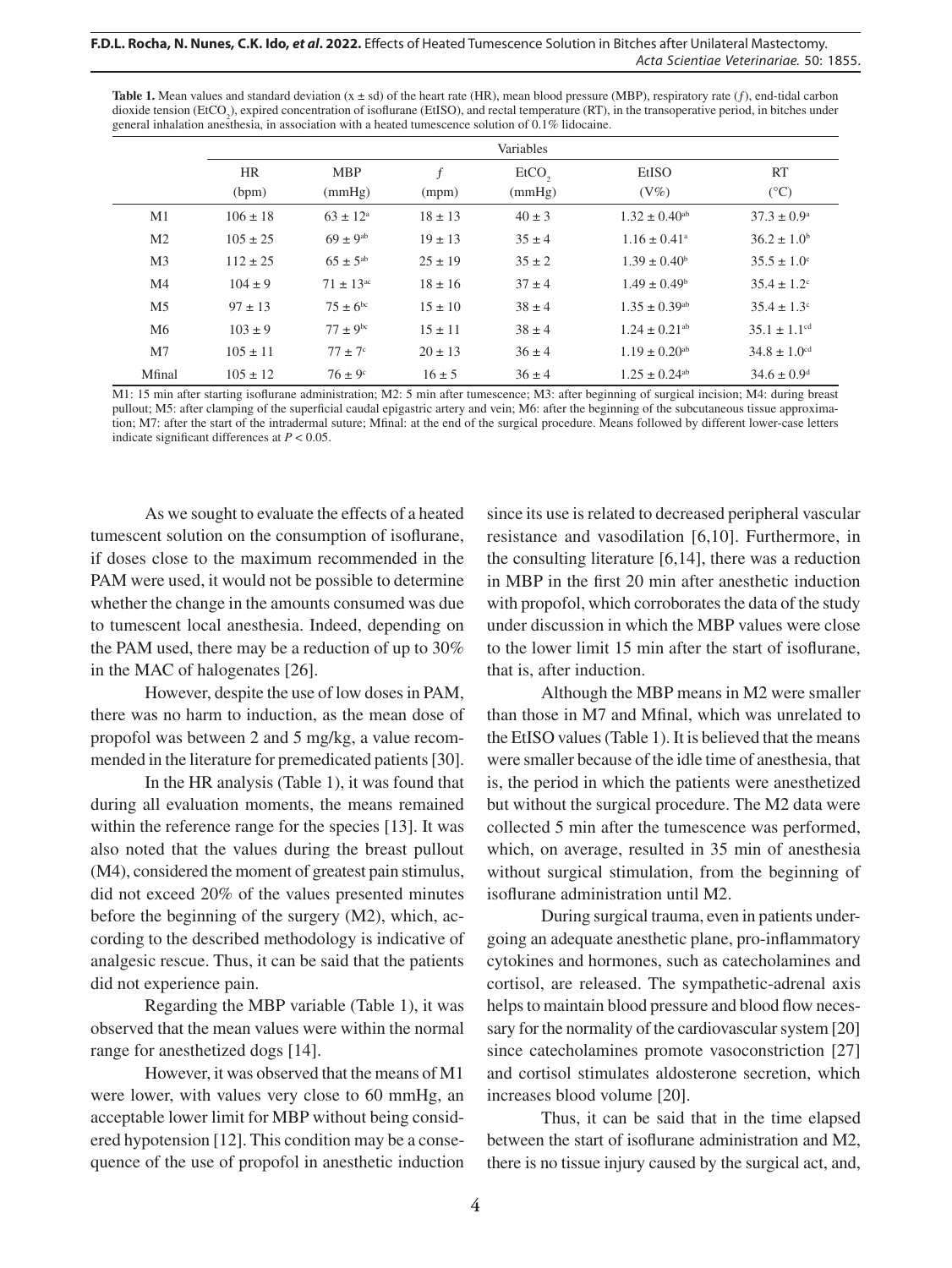consequently, there is no metabolic response to trauma, as mentioned above. In addition, there is a dose-dependent vasodilator effect of isoflurane [28], which contributes further to the lower MBP values in M2 compared to moments in which there was a stimulus of tissue injury promoted by surgical trauma (M7 and Mfinal).

It is noteworthy that even after the beginning of the surgery (M3) and at the moment of breast pullout (M4), considered the period of greatest pain stimulus in the mastectomy, the MBP values were within the reference range for anesthetized dogs and did not exceed 20% of the values presented in M2. This confirms the efficacy of heated tumescent local anesthesia in controlling intraoperative pain.

Hypoventilation results in increased EtCO<sub>2</sub> values [24]. Thus, it can be said that in this study, there was no respiratory depression during the transoperative period, as the values of the variables  $f$  and EtCO<sub>2</sub> (Table 1) were within the reference range for the species at all times during the transoperative period.

Similarly, researchers reported that after low doses of tramadol (2 mg/kg) [5] and methadone (0.3 mg/kg) [23], associated with the concentration of 1.5 MAC of isoflurane, there were no changes in the values of  $f$  and  $ECO_2$ , demonstrating that the synergistic effect of opioids and halogenated agents in reducing respiratory rate is also dose-dependent.

With regard to the EtISO variable (Table 1), there was no reduction in the MAC of isoflurane with the use of heated tumescence solution, contrary to what was founding in the literature, with an EtISO of 0.8% after using a refrigerated tumescence solution [8].

However, the EtISO values presented here are close to those found by other authors who also used refrigerated tumescence solutions, and reported an EtISO between 1.3% and 1.52% at the time of breast pullout [17]. In addition, the values shown in M4 (Table 1) are within the equivalent of 1 MAC (1.41%) of isoflurane [22], proving that heated tumescent local anesthesia is a safe technique and an excellent adjunct to inhalation anesthesia as it provides intraoperative analgesia.

Hypothermia occurred during the transoperative period (Table 1). This situation is common during anesthetic procedures due to the vasodilator effect promoted by the drugs used [10, 28], which contributes to heat exchange. Furthermore, during anesthesia, there is a decrease in metabolism, which reduces heat production [4] and, consequently, predisposes the patient to greater decreases in body temperature.

Unlike what was expected and observed in the consulting literature [25], the use of the heated solution did not prevent the occurrence of intraoperative hypothermia since there was a significant difference between the moments (Table 1). Given this information, 2 hypotheses are proposed. First, the volume of solution infused may have been too small in relation to the animal's body extension to promote heating or avoid cooling.

The second hypothesis, and perhaps the most likely, concerns the possible vasodilation promoted by the heated solution, which would increase the patient's heat exchange with the environment. Beyond that, this heat exchange may have been aggravated during the 30 min that was expected between the end of the infiltration of the solution and the beginning of the surgical incision.

Continuous infusion of lidocaine is known to promote cortical depression, sedation, somnolence [2,7] and increase the anesthetic recovery time of patients anesthetized with propofol or isoflurane [1,16]. Although the study in question did not administer a continuous infusion rate of lidocaine, it was hypothesized that the animals in this study had an extubation time greater than the  $6 \pm 3$  min found in the literature [8] due to a probable greater absorption of lidocaine as a result of local vasodilation promoted by the infiltration of the heated solution.

However, it is not possible to state that there was greater absorption of the local anesthetic because the plasma concentration of lidocaine in the animals was not evaluated, owing to the lack of funding during the execution of the experimental phase.

Other factors can influence extubation time, such as intraoperative hypothermia and volatile anesthetic concentration. However, as the current data are similar to those found in the literature for the aforementioned variables, the possibility that they influenced the extubation time was not considered.

### **CONCLUSIONS**

Based on the results obtained with the methodology used, it can be concluded that the heated tumescence solution is safe, although it does not prevent intraoperative hypothermia. Moreover, it is an excellent adjuvant in general inhalational anesthesia for radical unilateral mastectomy since it did not increase inhaled anesthetic consumption, even at times of greater pain stimulus.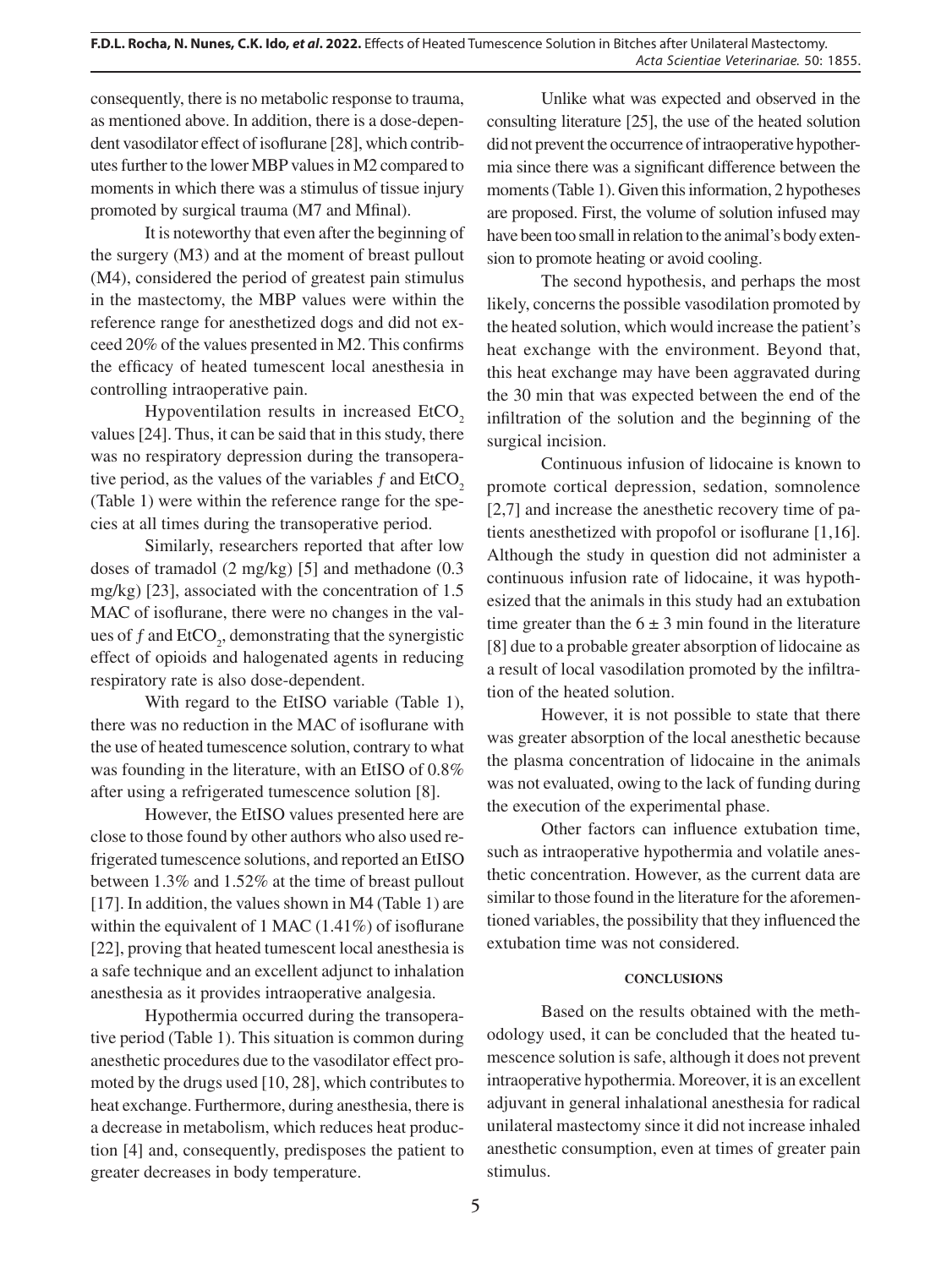**F.D.L. Rocha, N. Nunes, C.K. Ido,** *et al***. 2022.** Effects of Heated Tumescence Solution in Bitches after Unilateral Mastectomy. *Acta Scientiae Veterinariae*. 50: 1855.

#### MANUFACTURERS

1 Cristália Produtos Químicos Farmacêuticos. Itapira, SP, Brazil. 2 Hipolabor Farmacêutica Ltda. Belo Horizonte, MG, Brazil.

3 União Química. Taboão da Serra, SP, Brazil.

4 Hypofarma. Ribeirão das Neves, MG, Brazil.

5 Takaoka Ind. e Com. Ltda. São Bernardo do Campo, SP, Brazil.

6 Härte Instrumentos Cirúrgicos. Ribeirão Preto, SP, Brazil.

7 Blau Farmacêutica. Cotia, SP, Brazil.

*Ethical approval***.** This study was approved by the Ethics Committee on the Use of Animals (CEUA) under protocol No. 004271/18.

*Declaration of interest***.** The authors report no conflicts of interest. The authors alone are responsible for the content and writing of paper.

### **REFERENCES**

- **1 Araujo M.A. 2011.** Efeitos da infusão contínua de lidocaína em bezerros anestesiados pelo isoflurano. 123f. Araçatuba, SP. Dissertação (Mestrado) - Faculdade de Medicina Veterinária, Universidade Estadual Paulista "Julio de Mesquita Filho", Campus Araçatuba.
- **2 Attal N., Gaudé V., Brausser, L., Dupuy M., Guirimand F., Parker F. & Bouhassira D. 2000.** Intravenous Lidocaine in Central Pain: A Double Bind, Placebo-Controlled, Psychophysical Study. *Neurology*. 54: 564-574.
- **3 Bednarski R.M. 2015.** Dogs and Cats. In: Grimm K.A., Lamont L.A., Tranquilli W.J., Greene S.A. & Robertson S.A. (Eds). *Lumb & Jones' Veterinary Anesthesia and Analgesia*. 5th edn. Ames: Wiley Blackwell, pp.819-826.
- **4 Biazzotto C.B., Brudniewski M., Schmidt A.P. & Auller-Junior J.O.C. 2006.** Hipotermia no período perioperatório. *Revista Brasileira de Anestesiologia*. 56(1): 56-66.
- **5 Borges P.A., Nunes N., Barbosa V.F., Conceição E.D.V., Nishimori C.T.D., Paula D.P., Carareto R., Thiesen R. & Santos P.A.C. 2008.** Variáveis cardiorrespiratórias, índice biespectral e recuperação anestésica em cães anestesiados pelo isofluorano, tratados ou não com tramadol. *Arquivo Brasileiro de Medicina Veterinária e Zootecnia*. 6(3): 613-619.
- **6 Buffalari A., Short C.E., Giannoni C. & Vainio O. 1996.** Comparative Responses to Propofol Anaesthesia Alone and with Α<sup>2</sup> -Adrenergic Medications in a Canine Model. *Acta Veterinaria Scandinavica*. 37(2): 187-201.
- **7 Butterworth J., Cole L. & Marlow G. 1993.** Inhibition of Brain Cell Excitability by Lidocaine, QX314 and Tetrodoxin: A Mechanism for Analgesia from Infused Local Anesthetics? *Acta Anaesthesiologica Scandinavica*. 37(5): 516-523.
- **8 Credie L.F.G.A., Luna S.P.L., Futema F., Silva L.C.B.A., Gomes G.B., Garcia J.N.N. & Carvalho L.R. 2013.**  Perioperative Evaluation of Tumescent Anaesthesia Technique in Bitches Submitted to Unilateral Mastectomy. *BMC Veterinary Research*. 9(1): 178-189. https://doi.org/10.1186/1746-6148-9-178.
- **9 Daleck C.E., Franceschini P.H., Alessi A.C., Santana A.E. & Martins M.I.M. 1998.** Aspectos clínico e cirúrgicos do tumor mamário canino: clinical and surgical evolution. *Ciência Rural*. 28(1): 95-100.
- **10 Duke T. 1995.** A new intravenous anesthetic agent: propofol. *Canadian Veterinary Journal*. 36: 181-183.
- **11 Dumantepe M. & Uyar I. 2015.** Comparing Cold and Warm Tumescent Anesthesia for Pain Perception During and After the Endovenous Laser Ablation Procedure with 1470 Nm Diode Laser. *Phlebology*. 30(1): 45-51.
- **12 Fantoni D.T. & Cardozo L.B. 2012.** Crise hipotensiva. In: Rabelo R.C. (Ed). *Emergências de Pequenos Animais: condutas clínicas e cirúrgicas no paciente grave*. Rio de Janeiro: Elsevier, pp.1076-1086.
- **13 Feitosa F.L.F. 2008.** Exame físico geral ou de rotina. In: Feitosa F.L.F. (Ed). *Semiologia Veterinária A Arte do Diagnóstico*. 2.ed. São Paulo: Roca, pp.65-86.
- **14 Ferro P.C., Nunes N., Paula D.P., Nishimori C.T., Conceição E.D.V., Guerrero P.N.H. & Arruda L.M. 2005.**  Variáveis fisiológicas em cães submetidos a infusão contínua de diferentes doses de propofol. *Ciência Rural*. 35(5): 1103-1107.
- **15 Lapid O. 2011.** Serynge-delivered tumescent anesthesia made easier. *Aesthetic Plastic Surgery*. 35(4): 601-602.
- **16 Mannarino R. 2002.** Determinação da taxa de infusão mínima de propofol e propofol associado à lidocaína em cães (*Canis familiaris*). 128f. Botucatu, SP. Dissertação (Mestrado) - Programa de Pós-Graduação em Anestesiologia, Universidade Estadual Paulista "Julio de Mesquita Filho", Campus Botucatu.
- **17 Martins L.G.B. 2019.** Comparação entre a anestesia por tumescência com lidocaína ou levobupivacaína e infusão contínua de fentanil-lidocaína-cetamina associadas à anestesia inalatória com isofluorano em cadelas submetidas à